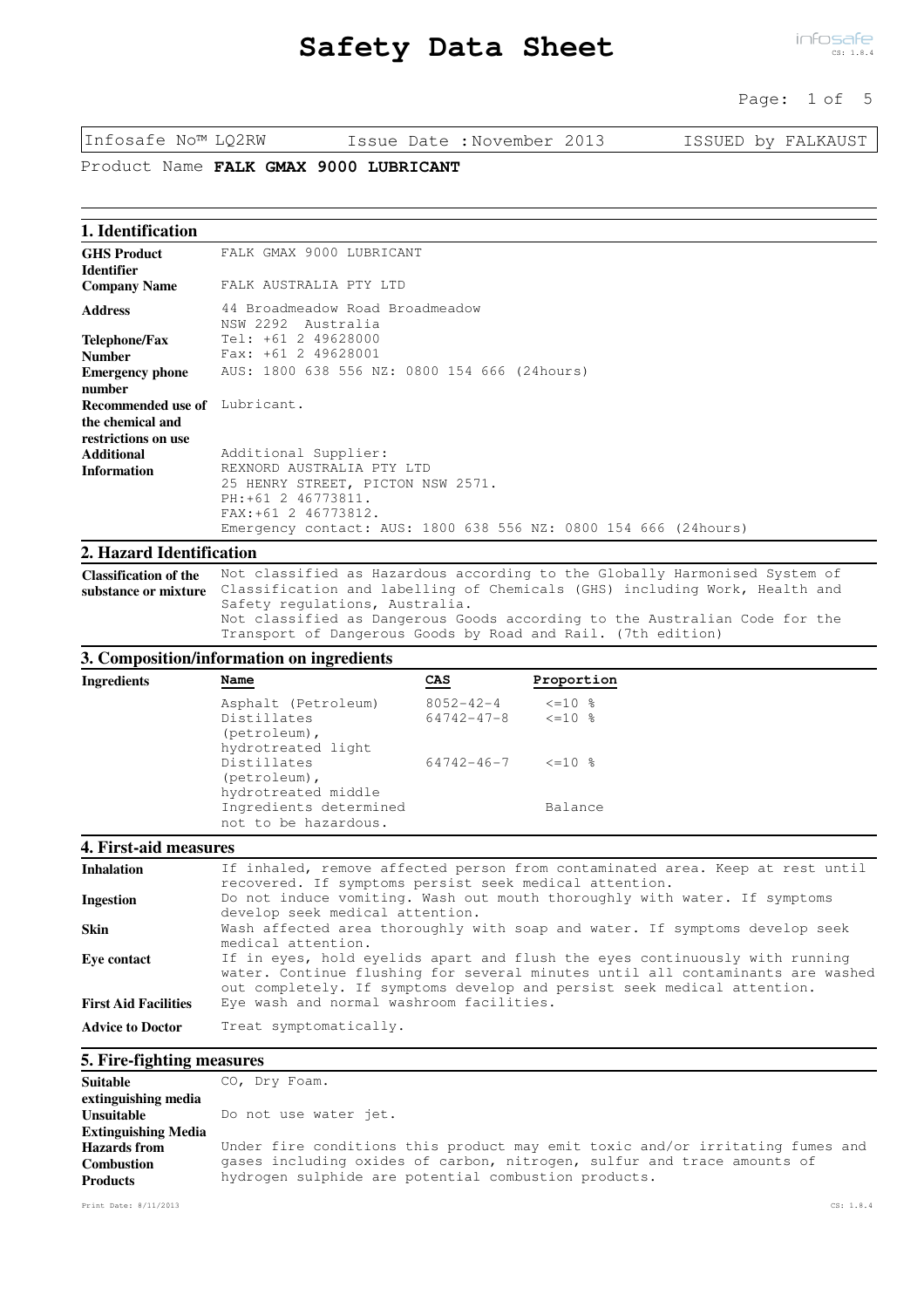## Page: 2 of 5

| Infosafe No™ LQ2RW |  |
|--------------------|--|
|--------------------|--|

Issue Date :November 2013 ISSUED by FALKAUST

## Product Name FALK GMAX 9000 LUBRICANT

| <b>Specific hazards</b><br>arising from the<br>chemical                                | Combustible. This product will readily burn under fire conditions.                                                                                                                                                                                                                                                                                                                                                                                                                                                                                                                                                                                                                                                                                        |
|----------------------------------------------------------------------------------------|-----------------------------------------------------------------------------------------------------------------------------------------------------------------------------------------------------------------------------------------------------------------------------------------------------------------------------------------------------------------------------------------------------------------------------------------------------------------------------------------------------------------------------------------------------------------------------------------------------------------------------------------------------------------------------------------------------------------------------------------------------------|
| Decomposition Temp. Not available                                                      |                                                                                                                                                                                                                                                                                                                                                                                                                                                                                                                                                                                                                                                                                                                                                           |
| <b>Precautions in</b><br>connection with Fire                                          | Fire fighters should wear Self-Contained Breathing Apparatus (SCBA) operated<br>in positive pressure mode and full protective clothing to prevent exposure to<br>vapours or fumes. Water spray may be used to cool down heat-exposed<br>containers. Fight fire from safe location. This product should be prevented<br>from entering drains and watercourses.                                                                                                                                                                                                                                                                                                                                                                                             |
| 6. Accidental release measures                                                         |                                                                                                                                                                                                                                                                                                                                                                                                                                                                                                                                                                                                                                                                                                                                                           |
| <b>Personal</b><br>precautions,<br>protective equipment<br>and emergency<br>procedures | Wear appropriate personal protective equipment and clothing to prevent<br>exposure. Extinguish or remove all sources of ignition and stop leak if safe<br>to do so. Increase ventilation. Evacuate all unprotected personnel. If<br>possible contain the spill. Place inert absorbent, non-combustible material<br>onto spillage. Use clean non-sparking tools to collect the material and place<br>into suitable labelled containers for subsequent recycling or disposal.<br>Dispose of waste according to the applicable local and national regulations.<br>If contamination of sewers or waterways occurs inform the local water and<br>waste management authorities in accordance with local regulations.                                            |
| 7. Handling and storage                                                                |                                                                                                                                                                                                                                                                                                                                                                                                                                                                                                                                                                                                                                                                                                                                                           |
| <b>Precautions for Safe</b><br><b>Handling</b>                                         | Avoid inhalation of vapours and mists, and skin or eye contact. Use only in a<br>well ventilated area. Keep containers sealed when not in use. Prevent the<br>build up of mists or vapours in the work atmosphere. Do not use near ignition<br>sources. Do not pressurise, cut, heat or weld containers as they may contain<br>hazardous residues. Maintain high standards of personal hygiene ie. washing<br>hands prior to eating, drinking, smoking or using toilet facilities.                                                                                                                                                                                                                                                                        |
| <b>Conditions for safe</b><br>storage, including<br>any incompatabilities              | Store in a cool, dry, well-ventilated area away from sources of ignition,<br>oxidising agents, strong acids, foodstuffs, and clothing. Keep containers<br>closed when not in use and securely sealed and protected against physical<br>damage. Inspect regularly for deficiencies such as damage or leaks. Have<br>appropriate fire extinguishers available in and near the storage area. Take<br>precautions against static electricity discharges. Use proper grounding<br>procedures. For information on the design of the storeroom, reference should<br>be made to Australian Standard AS1940 - The storage and handling of flammable<br>and combustible liquids. Reference should also be made to all applicable local<br>and national requlations. |
| <b>Storage Regulations</b>                                                             | Classified as a Class C1 (COMBUSTIBLE LIQUID) for the purpose of storage and<br>handling, in accordance with the requirements of AS1940. This product should<br>be stored and used in a well-ventilated area away from naked flames, sparks<br>and other sources of ignition.                                                                                                                                                                                                                                                                                                                                                                                                                                                                             |
| <b>Storage</b><br><b>Temperatures</b>                                                  | Minimum storage temperature is -1.11°C. Store above 10°C, if possible for<br>better pumpability.                                                                                                                                                                                                                                                                                                                                                                                                                                                                                                                                                                                                                                                          |
|                                                                                        | 8. Exposure controls/personal protection                                                                                                                                                                                                                                                                                                                                                                                                                                                                                                                                                                                                                                                                                                                  |
|                                                                                        |                                                                                                                                                                                                                                                                                                                                                                                                                                                                                                                                                                                                                                                                                                                                                           |

| Occupational                             | Safe Work, Australia Exposure Standards:                                                                                                                                                                                                                                                                                                                                                            |                               |                          |
|------------------------------------------|-----------------------------------------------------------------------------------------------------------------------------------------------------------------------------------------------------------------------------------------------------------------------------------------------------------------------------------------------------------------------------------------------------|-------------------------------|--------------------------|
| exposure limit values                    | Substance                                                                                                                                                                                                                                                                                                                                                                                           | TWA                           | STEL                     |
|                                          | Asphalt (petroleum) fumes                                                                                                                                                                                                                                                                                                                                                                           | mq/m <sup>3</sup><br>ppm<br>5 | mq/m <sup>3</sup><br>ppm |
|                                          | TWA (Time Weighted Average): The average airborne concentration of a<br>particular substance when calculated over a normal eight-hour working day, for<br>a five-day week.<br>STEL (Short Term Exposure Limit): The average airborne concentration over a 15<br>minute period which should not be exceeded at any time during a normal<br>eight-hour workday.                                       |                               |                          |
| <b>Biological Limit</b><br><b>Values</b> | No biological limits allocated.                                                                                                                                                                                                                                                                                                                                                                     |                               |                          |
| Appropriate<br>engineering controls      | Provide sufficient ventilation to keep airborne levels below the exposure<br>limits. Where vapours or mists are generated, particularly in enclosed areas,<br>and natural ventilation is inadequate, a flameproof exhaust ventilation system<br>is required. Refer to AS 1940 - The storage and handling of flammable and<br>combustible liquids and AS/NZS 60079.10.1:2009 Explosive atmospheres - |                               |                          |
| Print Date: 8/11/2013                    |                                                                                                                                                                                                                                                                                                                                                                                                     |                               | CS: 1.8.4                |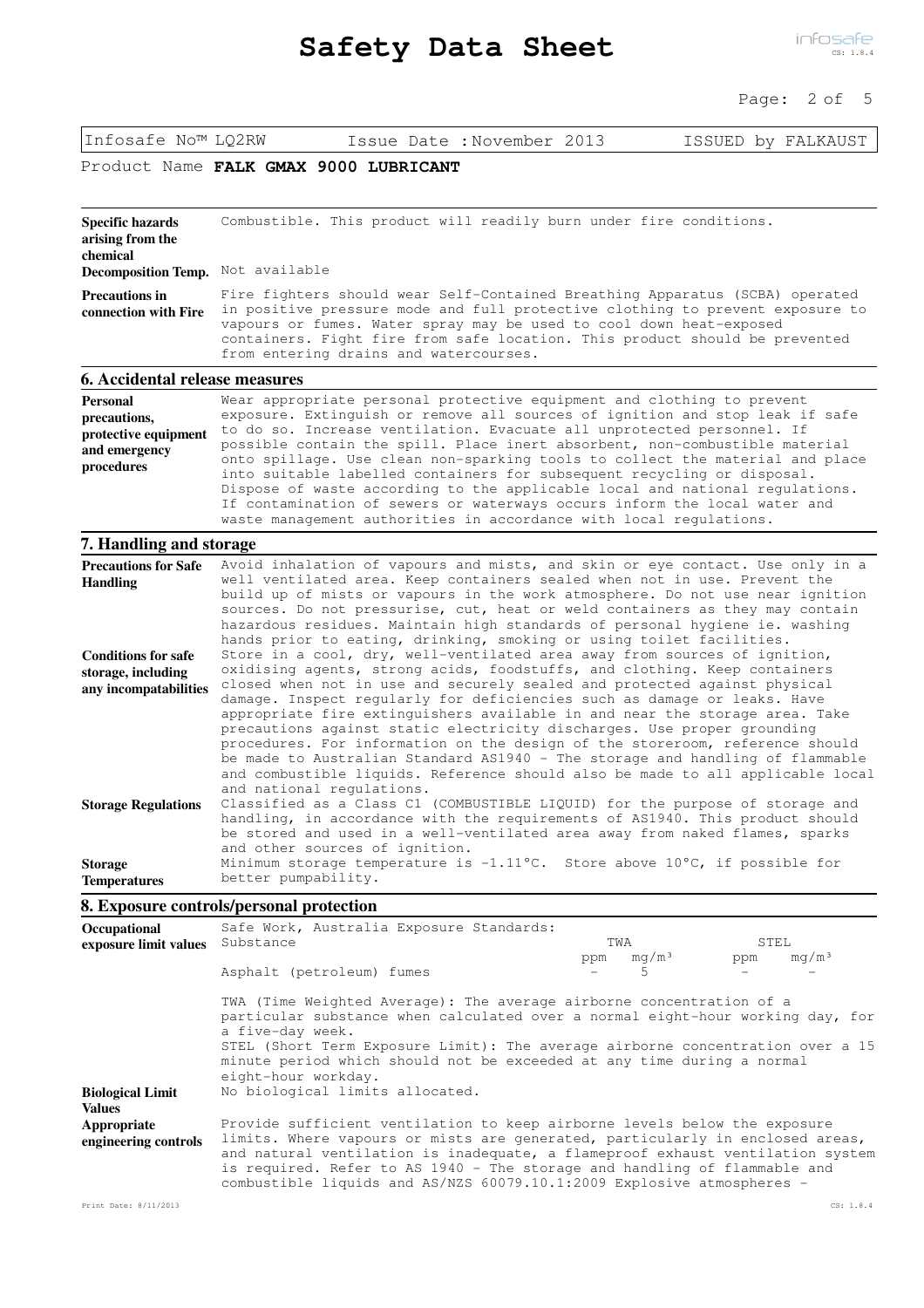## Page: 3 of 5

| Infosafe No™ LQ2RW |  |
|--------------------|--|
|--------------------|--|

Issue Date :November 2013 ISSUED by FALKAUST

Product Name FALK GMAX 9000 LUBRICANT

|                        | Classification of areas - Explosive gas atmospheres, for further information |
|------------------------|------------------------------------------------------------------------------|
|                        | concerning ventilation requirements.                                         |
| <b>Respiratory</b>     | If engineering controls are not effective in controlling airborne exposure   |
| <b>Protection</b>      | then an approved respirator with a replaceable mist filter should be used.   |
|                        | Reference should be made to Australian/New Zealand Standards AS/NZS 1715,    |
|                        | Selection, Use and Maintenance of Respiratory Protective Devices; and AS/NZS |
|                        | 1716, Respiratory Protective Devices, in order to make any necessary changes |
|                        | for individual circumstances.                                                |
| <b>Eve Protection</b>  | Safety glasses with side shields or chemical goggles should be worn. Final   |
|                        | choice of appropriate eye/face protection will vary according to individual  |
|                        | circumstances. Eye protection devices should conform with Australian/New     |
|                        | Zealand Standard AS/NZS 1337 - Eye Protectors for Industrial Applications.   |
| <b>Hand Protection</b> | Wear gloves of impervious material. Impervious to oil is recommended. Final  |
|                        | choice of appropriate gloves will vary according to individual circumstances |
|                        | i.e. methods of handling or according to risk assessments undertaken.        |
|                        | Reference should be made to AS/NZS 2161.1: Occupational protective gloves -  |
|                        | Selection, use and maintenance.                                              |
| <b>Body Protection</b> | Suitable protective workwear should be worn when working with this material, |
|                        | e.g. cotton overalls buttoned at neck and wrist.                             |
|                        |                                                                              |

### **9. Physical and chemical properties**

| Appearance                                       | Black viscous fluid         |
|--------------------------------------------------|-----------------------------|
| Odour                                            | Petroleum odour             |
| Decomposition<br><b>Temperature</b>              | Not available               |
| <b>Melting Point</b>                             | Not available               |
| <b>Boiling Point</b>                             | $>170^{\circ}$ C            |
| <b>Solubility in Water</b>                       | Negligible in water         |
| <b>Specific Gravity</b>                          | $0.95 - 0.97$               |
| pН                                               | Not available               |
| <b>Vapour Pressure</b>                           | Not available               |
| <b>Vapour Density</b><br>$(Air=1)$               | Not available               |
| <b>Evaporation Rate</b>                          | Not available               |
| <b>Odour Threshold</b>                           | Not available               |
| <b>Viscosity</b>                                 | 5000 cSt $(40^{\circ}C)$    |
| <b>Partition Coefficient:</b><br>n-octanol/water | Not available               |
| <b>Flash Point</b>                               | >121°C (Cleveland Open Cup) |
| <b>Flammability</b>                              | Not flammable               |
| <b>Auto-Ignition</b><br><b>Temperature</b>       | Not available               |
| <b>Flammable Limits -</b><br>Lower               | Not available               |
| <b>Flammable Limits -</b><br><b>Upper</b>        | Not available               |

# **10. Stability and reactivity**

| <b>Reactivity</b>                | Reacts with incompatibles.                              |
|----------------------------------|---------------------------------------------------------|
| <b>Chemical Stability</b>        | Stable under normal conditions of storage and handling. |
| <b>Conditions to Avoid</b>       | Heat, flames and other sources of ignition.             |
| Incompatible<br><b>Materials</b> | Strong oxidizing agents.                                |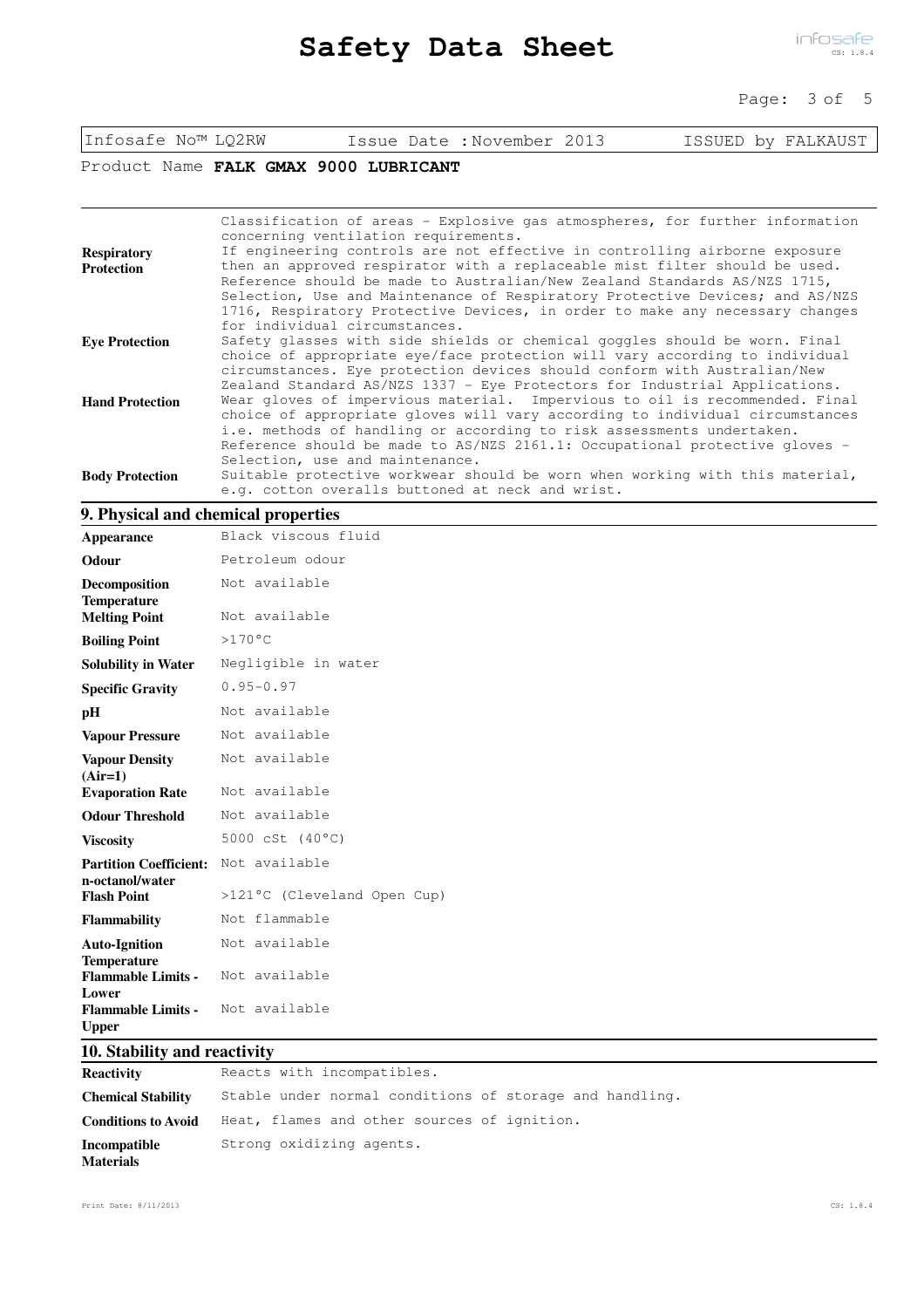# **Safety Data Sheet**

infosafe CS: 1.8.4

## Page: 4 of 5

Infosafe No™ LQ2RW Issue Date :November 2013 ISSUED by FALKAUST

Product Name FALK GMAX 9000 LUBRICANT

| Hazardous            | Thermal decomposition may result in the release of toxic and/or irritating     |
|----------------------|--------------------------------------------------------------------------------|
| <b>Decomposition</b> | fumes and gases including oxides of carbon, nitrogen, sulfur and trace amounts |
| <b>Products</b>      | of hydrogen sulphide are potential combustion products.                        |
| <b>Hazardous</b>     | Will not occur.                                                                |
| Polymerization       |                                                                                |

## **11. Toxicological Information**

| <b>Toxicology</b><br><b>Information</b>                                        | Toxicity data is listed below:                                                                                                                                                                                                                                          |  |  |  |  |  |  |
|--------------------------------------------------------------------------------|-------------------------------------------------------------------------------------------------------------------------------------------------------------------------------------------------------------------------------------------------------------------------|--|--|--|--|--|--|
| <b>Acute Toxicity - Oral</b>                                                   | LD50 (Rat): >2000 mg/kg (Practically non-toxic)                                                                                                                                                                                                                         |  |  |  |  |  |  |
| <b>Acute Toxicity -</b><br><b>Dermal</b>                                       | LD50 (Rabbit): $>2000$ mg/kg (Practically non-toxic)                                                                                                                                                                                                                    |  |  |  |  |  |  |
| <b>Ingestion</b>                                                               | Ingestion of this product may irritate the gastric tract causing nausea and<br>vomiting.                                                                                                                                                                                |  |  |  |  |  |  |
| <b>Inhalation</b>                                                              | Inhalation of product vapours may cause irritation of the nose, throat and<br>respiratory system.                                                                                                                                                                       |  |  |  |  |  |  |
| <b>Skin</b>                                                                    | Skin contact may cause irritation resulting in redness and itching.                                                                                                                                                                                                     |  |  |  |  |  |  |
| Eve                                                                            | May be irritating to eyes. The symptoms may include redness, itching and<br>tearing.                                                                                                                                                                                    |  |  |  |  |  |  |
| <b>Respiratory</b><br>sensitisation                                            | Not expected to be a respiratory sensitiser.                                                                                                                                                                                                                            |  |  |  |  |  |  |
| <b>Skin Sensitisation</b>                                                      | Not expected to be a skin sensitiser.                                                                                                                                                                                                                                   |  |  |  |  |  |  |
| <b>Germ cell</b><br>mutagenicity                                               | Not considered to be a mutagenic hazard.                                                                                                                                                                                                                                |  |  |  |  |  |  |
| Carcinogenicity                                                                | Not considered to be a carcinogenic hazard. Ingredients in this product are<br>not considered carcinogenic.                                                                                                                                                             |  |  |  |  |  |  |
| Reproductive<br><b>Toxicity</b>                                                | Not considered to be toxic to reproduction.                                                                                                                                                                                                                             |  |  |  |  |  |  |
| <b>STOT-single</b><br>exposure                                                 | Not expected to cause toxicity to a specific target organ.                                                                                                                                                                                                              |  |  |  |  |  |  |
| <b>STOT-repeated</b><br>exposure                                               | Not expected to cause toxicity to a specific target organ.                                                                                                                                                                                                              |  |  |  |  |  |  |
| <b>Aspiration Hazard</b>                                                       | Not expected to be an aspiration hazard.                                                                                                                                                                                                                                |  |  |  |  |  |  |
| <b>Serious eve</b><br>damage/irritation<br><b>Skin</b><br>corrosion/irritation | Rabbits: Practically non-irritating. (draize score: 0 or greater but 6 or<br>less). ---Based on similar products and/or components.<br>Rabbits: Practically non-irritating. (Primary irritation index: 0.5 or less).<br>---Based on similar products and/or components. |  |  |  |  |  |  |

## **12. Ecological information**

| <b>Ecotoxicity</b>     | No data is available for this material. However, oil spills can smother and<br>suffocate aquatic life by preventing passage of oxygen into water. Oil<br>contamination can also foul and smother birds and marine animals. |  |  |  |  |
|------------------------|----------------------------------------------------------------------------------------------------------------------------------------------------------------------------------------------------------------------------|--|--|--|--|
| Persistence and        | Not available                                                                                                                                                                                                              |  |  |  |  |
| degradability          |                                                                                                                                                                                                                            |  |  |  |  |
| <b>Mobility</b>        | Not available                                                                                                                                                                                                              |  |  |  |  |
| <b>Bioaccumulative</b> | Not available                                                                                                                                                                                                              |  |  |  |  |
| <b>Potential</b>       |                                                                                                                                                                                                                            |  |  |  |  |
| <b>Environmental</b>   | Prevent this material entering waterways, drains and sewers.                                                                                                                                                               |  |  |  |  |
| <b>Protection</b>      |                                                                                                                                                                                                                            |  |  |  |  |

## **13. Disposal considerations**

Disposal **Dispose of waste according to applicable local and national regulations. Considerations**

# **14. Transport information**

| <b>Transport</b>   | Road and Rail Transport (ADG Code):                                        |
|--------------------|----------------------------------------------------------------------------|
| <b>Information</b> | Not classified as Dangerous Goods according to the Australian Code for the |
|                    | Transport of Dangerous Goods by Road and Rail (ADG Code) (7th edition).    |